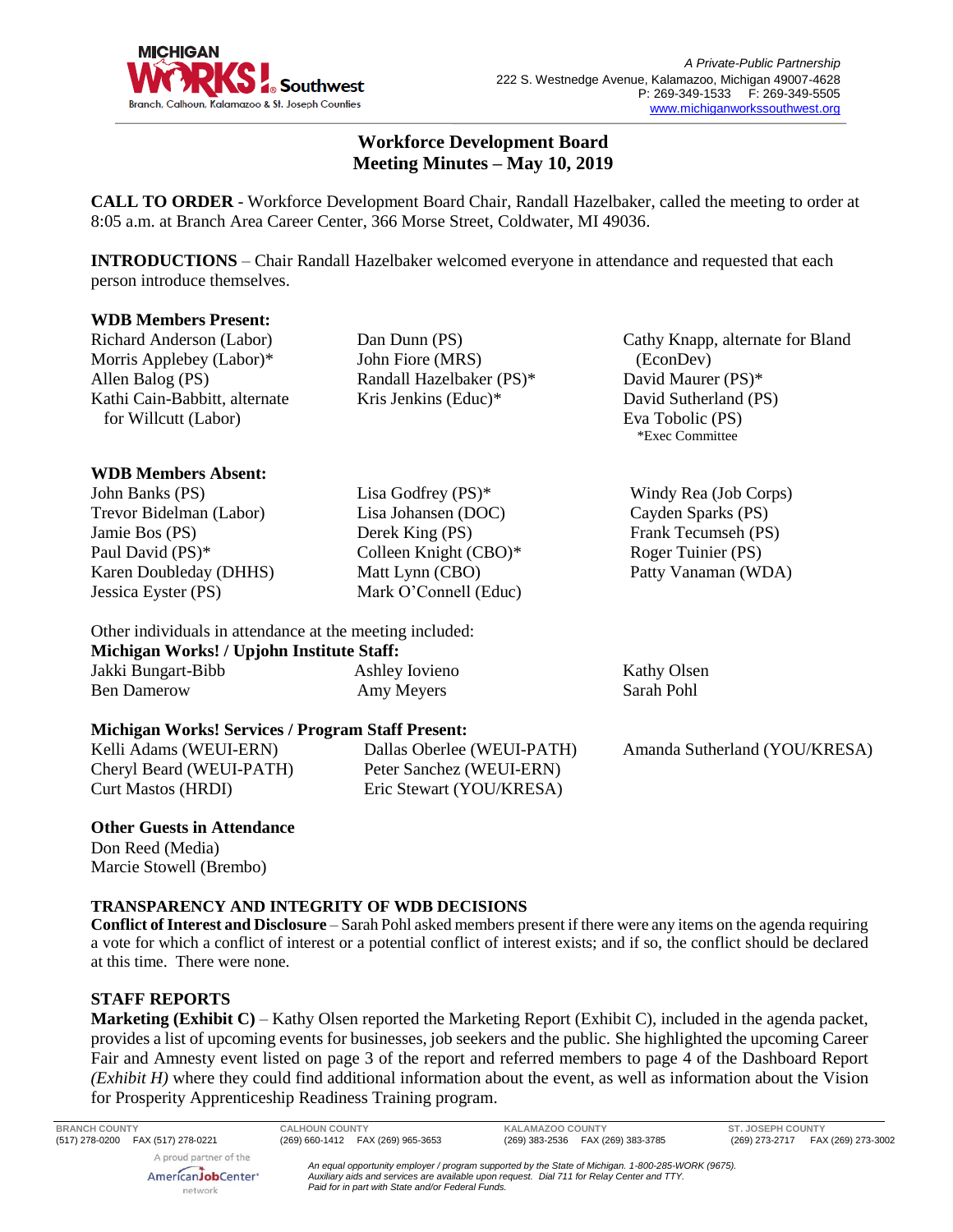**Business Services, Going PRO Talent Fund, LMI Update (Exhibit D) –** Ashley Iovieno reported the fourth Industry-Led Collaborative (ILC) within the Michigan Works! Southwest area has been awarded through the Going PRO Talent Fund. The consortium, comprised of six companies from across Branch, Calhoun and Kalamazoo Counties, was awarded \$48,000 to train 88 employees. The total number of Going PRO Talent Grants awarded to companies in the Michigan Works! Southwest area now totals 54.

Ms. Iovieno also reported the Branch County Spring Hiring Blitz occurred on May 8, 2019. Thirty-nine (39) employers participated in the event, which targeted high school seniors as well as the local community. Partners of the event included Michigan Works! Southwest, Kellogg Community College, the Branch Area Career Center, and the Coldwater Area Chamber of Commerce.

A job fair will be taking place in Albion on May 15, 2019 at the Marshall Opportunity High School. Approximately 40 employers will be on-site for the event and partners include Michigan Works! Southwest, Albion Economic Development Corporation, Marshall Opportunity High School, the Albion Public Library and Albion College.

Also included in the agenda packet was the website link to the labor market reports generated from Burning Glass Analytics and Real Time Jobs Data that identified the top detailed occupations, skills greatest in demand, and employers with the most job openings in Prosperity Region 8, Michigan Works! Southwest, and each of the four counties in the MW Southwest Area for the period March 1, 2019 – April 30, 2019 (Exhibit D).

**Dashboard Report (Exhibit E)** – Jakki Bungart-Bibb reported page one of the Dashboard Report (Exhibit E) provides a comparison of labor participation from March 2018 to March 2019 for all four counties within the Michigan Works! Southwest area. The jobless rate has increased slightly in three of the four counties with a local average of approximately 4%, compared to 3.8% reported nationally. Real time labor demand information for top employers, as well as job categories and occupations advertised online, were also reported on page one. Top job categories remain similar to previous months, with a slight change in the order of those reported.

Ms. Bungart-Bibb directed members to the second page of the Dashboard with highlights including an increase of visitors to the Service Centers, with 11,060 visitors in April 2019. The second page also reported assistance was provided to 881 employers in filling 1,598 jobs year-to-date.

Page three of the Dashboard included data specific to the Partnership.Accountability.Training.Hope. (PATH) program. The average wage and employment rate both reported a slight decrease from last month, while the work participation rate increased to 72.9%, which was reported to be well above the state goal of 50%.

The final page of the Dashboard highlighted the 2<sup>nd</sup> Annual Career Fair & Amnesty Day event happening on May 17, 2019 at Bronson Park and First Congregational Church in downtown Kalamazoo. The event provides the opportunity for individuals to address outstanding, lower-level, nonviolent misdemeanors on site. Information on the Vision for Prosperity Apprenticeship Readiness Training Program was also provided on the last page of the Dashboard. On May 2, 2019, sixteen (16) individuals graduated from the nine week program, which started in March. Employers were on site at the graduation to recruit the recent graduates.

**Director's Report** – Ben Damerow distributed a copy of the Director's Report dated May 10, 2019. Mr. Damerow stated he had missed the previous Michigan Works! Southwest Workforce Development Board meeting in April due to being in Boston to participate on a panel to present information regarding the Upjohn Institute's Predictive Analytics Research Project.

*FY19 WIOA Funding Levels* – Mr. Damerow reported a chart detailing fiscal year 2019 WIOA and Employment Services draft allotments for the Michigan Works! Southwest area was included in the Director's report. A total increase of \$396,274 was reported for the fiscal year starting July 1, 2019 in all four counties.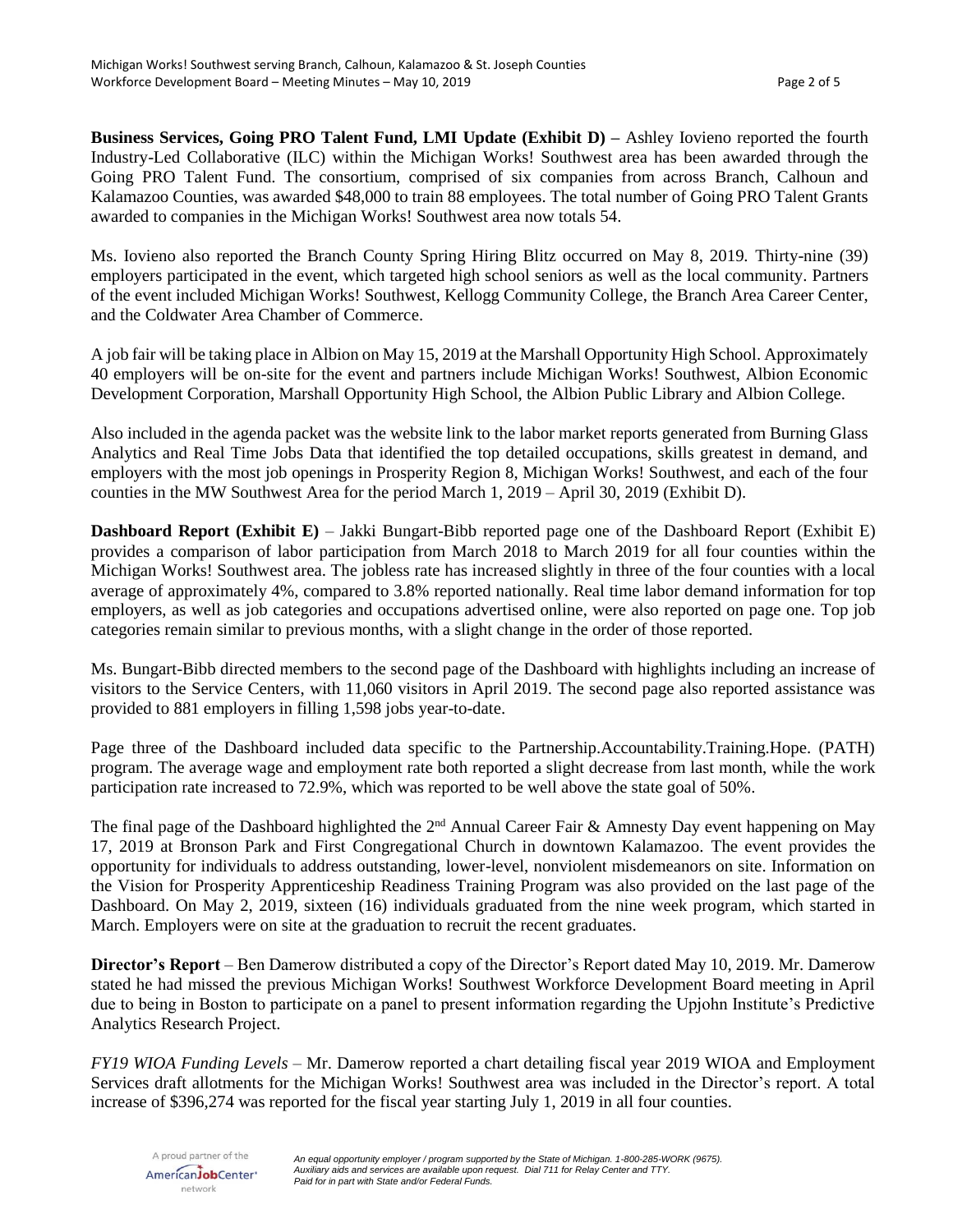*FY20 WIOA Funding Levels* – Mr. Damerow reported on May 1, 2019 the House Appropriation's Subcommittee for Labor, Health and Human Services and Education released their FY20 bill, which included substantial investments in workforce and WIOA programs. He further reported that this could be the first time in many years that WIOA appropriated funding would be at the authorized levels. Broader budget/spending cap negotiations have yet to occur and will likely result in a continuous resolution going into next year.

*Michigan Opportunity Scholarships and MI Reconnect -* The House and Senate introduced bills to create the Michigan Opportunity Scholarship and Michigan Reconnect programs on April 16, 2019. Beginning with graduating high school seniors in the class of 2020, the Opportunity Scholarship would provide three years or 60 credit hours of tuition to those enrolling in a community college, or a two-year \$2,500 scholarship to those enrolling in a four-year college of university. The Michigan Reconnect Program is intended to engage nontraditional students, those 25 years and older without an associate's or bachelor's degree, in community college or technical training. The Reconnect Program would benefit an estimated 51,000 students at a cost of \$110 million over two years. The program is based on a similar program offered in Tennessee, and projections on participation and cost are being estimated by the Upjohn Institute. The Tennessee model reported the program did increase nontraditional students enrolling in community college or technical training programs, however many did not report completing those programs. The Michigan Talent Investment Agency (TIA) is planning to create subcommittees for the Reconnect Program, and Michigan Works! will likely be involved in the development.

*Building Shared Prosperity -* As reported at the Executive Committee meeting in April, the Upjohn Institute recently published the report Building Shared Prosperity: How Communities Can Create Good Jobs for all. The report outlined strategies that small and medium-sized cities, along with rural areas, can follow to create jobs for their residents. Chapter three of the report focuses on workforce development innovations implemented by Michigan Works! Southwest, including the Employer Resources Networks and the Neighborhood Employment Hubs. The report has generated national attention, including an article in the Employment & Training Reporter. Copies of the report were available at the meeting for those interested in learning more.

# **APPROVAL OF MINUTES (Exhibit A)**

**Motion made by Morris Applebey and supported by John Fiore to approve the Workforce Development Board Executive Committee meeting minutes of April 12, 2019. Motion carried.** 

# **CITIZENS' TIME**

No comments.

# **COMMITTEE REPORTS**

**Veterans Community Action Team (VCAT)** – Kathy Olsen reported the Veterans Community Action Team (VCAT) Education and Employment Subcommittees are planning an Employer Summit for the fall. More information will be provided as it becomes available.

# **NEW BUSINESS**

**FY19 Families Forward Demonstration (FFD) Pilot Project** *(Exhibit B)* – Amy Meyers requested board consideration and approval of the Fiscal Year 2019 Families Forward Demonstration (FFD) Pilot Project plan. Ms. Meyers reported Michigan Works! Southwest received an allocation of \$311,706 to offer 50 non-custodial parents in Calhoun County occupational skills training to assist in their gaining and retaining employment. This is the second year that funding has been received for the FFD program, and the allocation is almost identical to the previous year's, with a decrease of one dollar. Michigan Works! Southwest has partnered with Kellogg Community College to provide FFD participants assistance with job development, placement and retention services; as well as sector-focused employment training in areas of Welding, Certified Nursing Assistant (CNA), and Industry Machine Maintenance. Support services are also available to assist participants. Members discussed the use of last year's funding, the low referral rates seen in this program, as well as similar programs in the area.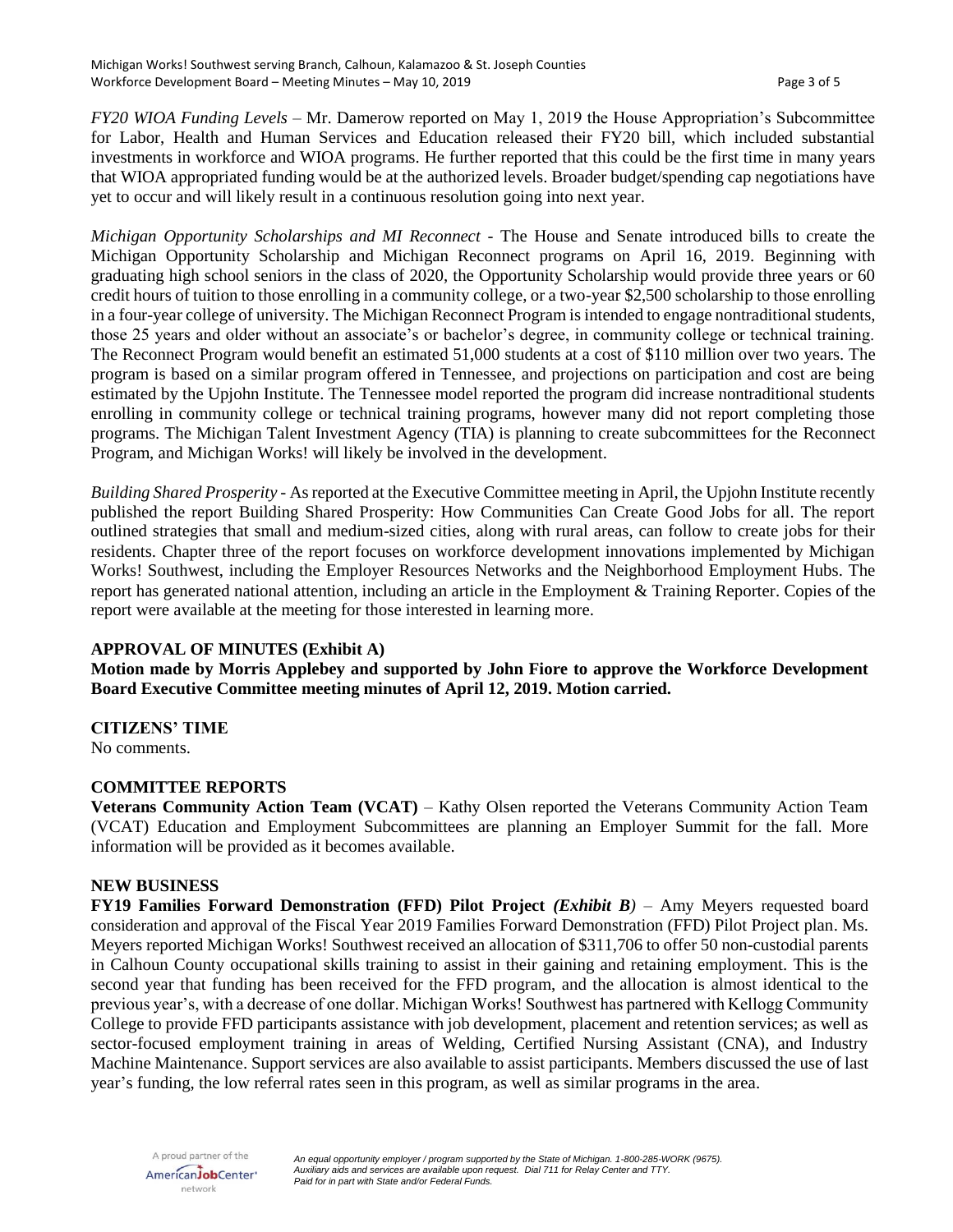**CY19 Reemployment Services & Eligibility Assessment (RESEA) Program** *(Exhibit F)* – Amy Meyers requested board consideration and approval of the Reemployment Services & Eligibility Assessment (RESEA) Program plan for Calendar Year (CY) 2019. Ms. Meyers reported Michigan Works! Southwest received an allocation totaling \$110,326, which was an increase from the 2018 allocation of \$88,166. As this program has permanently replaced the mandatory Profiling Program, only individuals referred from the Unemployment Insurance Agency (UIA) may receive services through the RESEA program. The goal of RESEA is to provide customized services to claimants deemed most likely to exhaust their UI benefits through a proactive approach of early intervention, resulting in returning the unemployed back to work sooner. The seven required services of the program were listed on the plan document *(Exhibit F),* some of the services include an orientation to Michigan Works! services, development of an individual service strategy (ISS) and reemployment services.

# **Motion made by David Maurer and supported by Dan Dunn to approve the FY19 Families Forward Demonstration (FFD) Pilot Project and CY19 Reemployment Services & Eligibility Assessment (RESEA) Program plans. Motion carried.**

# **PROGRAM: Southwest Michigan Employer Resources Network**

Kelli Adams and Peter Sanchez of the Southwest Michigan Employer Resource Network (SWMERN), presented an overview of the Employer Resource Network (ERN) model, and how it has been adapted locally to form the SWMERN. Locally, the SWMERM has been in existence since 2012, with the W.E. Upjohn Institute recently becoming the local Administrator as of October 1, 2018. Currently there are a total of twenty-four (24) local employers participating in the SWMERN, with four Success Coaches divided between the sites. Success Coaches are available on-site at the member companies for a specified number of hours every week to assist employees in addressing issues causing "workplace instability". Common indicators that may result in an employee being referred to a Success Coach include habitual tardiness or absences, requests for a loan from a 401K, or an individual seeking assistance from Human Resources for issues that are not work related, such as those pertaining to housing, transportation or childcare. A handout describing the ERN Model and the key principles of the model, was distributed at the meeting.

They further reported that businesses participating in the SWMERN vary in size; however, are primarily mid to large, and encompass many industries, including healthcare, manufacturing and hospitality. Employees served through the program are typically low-wage, under-resourced individuals, but all employees of a member company are eligible to receive services through the Success Coach. The Employer Resource Networks (ERNs) rely heavily on community partners in order to provide effective referrals to address the issues reported by individuals. In 2016, Michigan ERNs averaged 98% retention and 350% return on investment.

A video highlighting the program, including interviews with Success Coaches, Human Resources representatives from member companies, and individuals who had received services through the SWMERN, was shown. A recent success story, in which an employee who was referred to a Success Coach to address her homelessness, was also reported. The individual was able to secure an apartment, and then, over time, a loan to purchase a home for herself and her daughter with the assistance provided by the SWMERN Success Coaches.

# **OLD BUSINESS**

None.

### **CITIZENS' TIME** None.

# **MEMBERS' TIME**

Richard Anderson inquired about possible changes affecting Michigan Works! due to the change in Governor. Ben Damerow reported Governor Whitmer did not recommend funding for the Prosperity Regions, but there would likely be no changes seen at the local level. At the State level, there may be reorganization involving Talent and